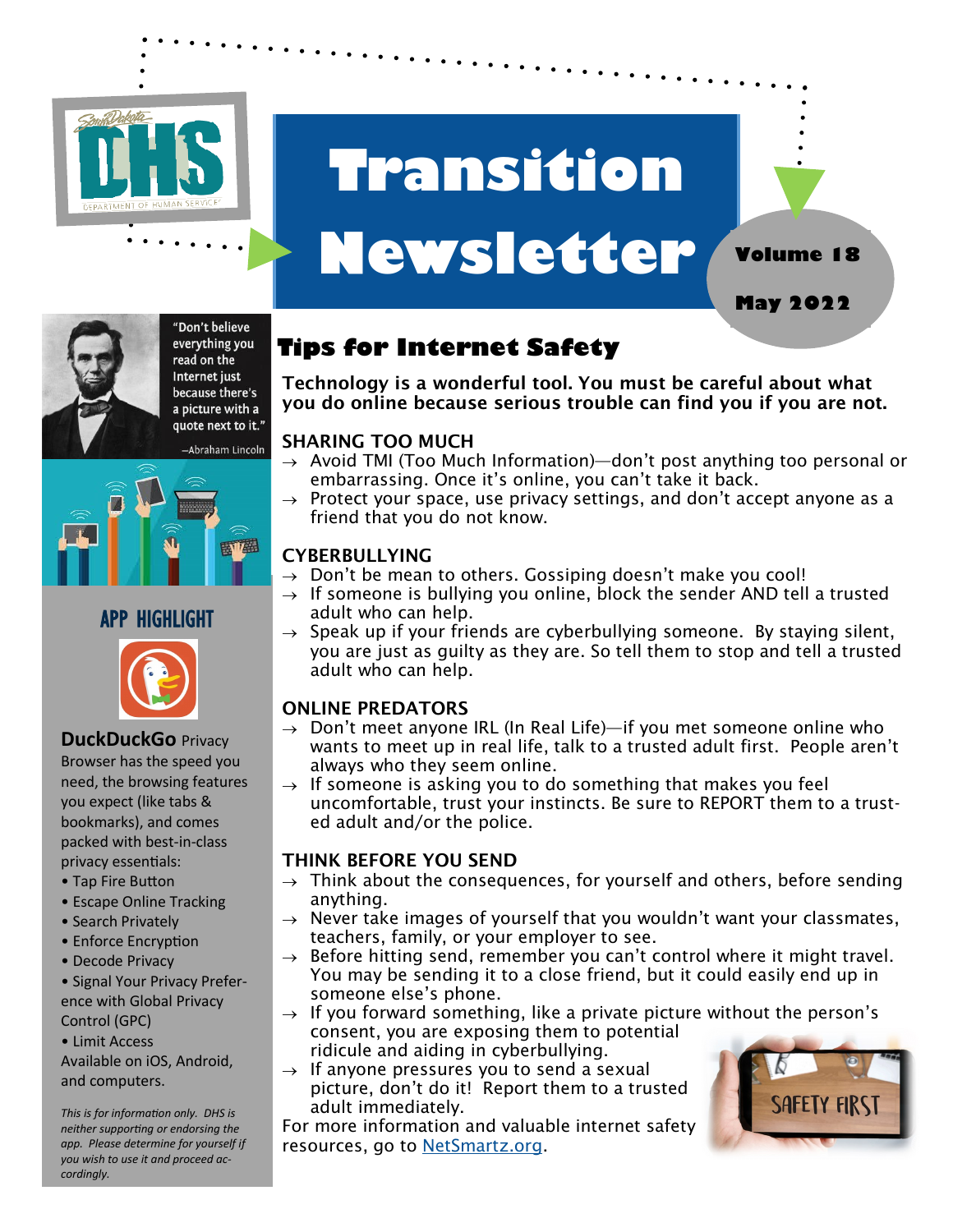

Name:

Phone:

Email:





### **Don't Let Your Email Ruin Your Job Search**

Unprofessional email addresses are not a great way for you to make a positive impression to a potential employer. While NINJA\_Skillz435@mail.com shows how awesome you are, do you think a prospective employer will find it funny, or unprofessional?

Follow this advice when choosing an email address for your job search:

- $\rightarrow$  It should NOT be suggestive, flirtatious, generic, silly, or funny.
- $\rightarrow$  It should be professional and easy to remember.
- $\rightarrow$  It should include your name, preferably first name and last name.
- $\rightarrow$  It should be a personal email address, not one shared with family.
- $\rightarrow$  Avoid including the birthyear as it's easy to guess the age of marysmith79@mail.com  $\rightarrow$  Avoid using letters 'O' 'I' 'L' and numbers 'I' '0' since it's harder to distinguish what
- they are based on font used. If I use '1', is that a one, lower case L, or capital i?

For job seekers, the answer is simple…use your name! If your name is Mary Jane Smith, you might choose maryjsmith@gmail.com. If it's not available, try different variations that include your first and last name.

### **Social Media/Job Search**

Many managers search the internet to learn about people they are going to interview to see if those people will be a good fit for the company. Here are a few steps you can take to make sure the internet makes a good

- first impression of you:  $\Diamond$  Look up your name in a search
- engine like Google, Bing, or Yahoo.  $\diamond$  Check the privacy settings on your social networking pages; set them so only your friends can view your posts, pictures, and comments.
- $\Diamond$  Talk to your friends about what they post about you on their pages.
- $\Diamond$  Delete the following things from your social networking sites:
	- <sup>o</sup> Inappropriate photos
	- Racial or political comments
	- Comments or photos of underage drinking and/or drug use
	- Negative comments about current or former bosses
	- <sup>o</sup> Poor online wording, grammar, and spelling skills



Assistive Technology

High

**Tech** 

DakotaLink is the South Dakota Assistive Technology Program that provides service state-wide. Their mission is to assist individuals with functional limitations; due to a disability, illness, injury, or the effects of aging; maximize their potential whether at home or in the community, at school, at work, or at play through the use of Assistive Technology (AT). An assistive technology device is any equipment or tool that helps individual overcome limitations in daily activities.

For transition, they typically assist with providing computers and software that address needs in Reading, Writing and Math, but there is more they can help with so let me know if you would like to learn more!

1161 Deadwood Ave, Suite #5 Rapid City, South Dakota 57702 Phone: 605-394-6742 Toll Free: 1-800-645-0673 Email: [atinfo@dakotalink.net](mailto:atinfo@dakotalink.net) Web: [www.dakotalink.net](https://nam02.safelinks.protection.outlook.com/?url=http%3A%2F%2Fwww.dakotalink.net%2F&data=04%7C01%7Cphudson%40dakotalink.net%7C30050660aaa9424707b908d8f9d434f0%7C8c56b41f91c5435fbe884548e86b4a97%7C1%7C0%7C637534037132092564%7CUnknown%7CTWFpbGZsb3d8eyJWIjoiM) Facebook: [https://www.facebook.com/DakotaLinkAT](https://nam02.safelinks.protection.outlook.com/?url=https%3A%2F%2Fwww.facebook.com%2FDakotaLinkAT&data=04%7C01%7Cphudson%40dakotalink.net%7C30050660aaa9424707b908d8f9d434f0%7C8c56b41f91c5435fbe884548e86b4a97%7C1%7C0%7C637534037132092564%7CUnknown%7CTWFpbGZsb3)

#### **Top 5 AT Devices that Dakotalink has helped students with:**

#### **For Writing (Speech to Text):**

Dragon Professional [https://www.nuance.com/dragon/business](https://www.nuance.com/dragon/business-solutions/dragon-professional-individual.html)-solutions/dragonprofessional-[individual.html](https://www.nuance.com/dragon/business-solutions/dragon-professional-individual.html)

#### **For Reading (Text to Speech):**

TextHelp's Read & Write [https://www.texthelp.com/products/read](https://www.texthelp.com/products/read-and-write-education/)-and-write-education/

#### **Kurzweil 3000:**

[https://www.kurzweiledu.com/k3000](https://www.kurzweiledu.com/k3000-firefly/overview.html)-firefly/overview.html

#### **For Math:**

Algebrator <https://softmath.com/>

#### **For Taking Notes:**

"technology for learning Sony Digital Recorder [https://www.sony.com/electronics/voice](https://www.sony.com/electronics/voice-recorder-products/t/voice-recorders)-recorder-products/t/voice[recorders](https://www.sony.com/electronics/voice-recorder-products/t/voice-recorders)

Tech

Want to talk to Dakotalink about AT devices that may benefit you? Contact me or ask your teacher about scheduling an AT referral to get the process started!